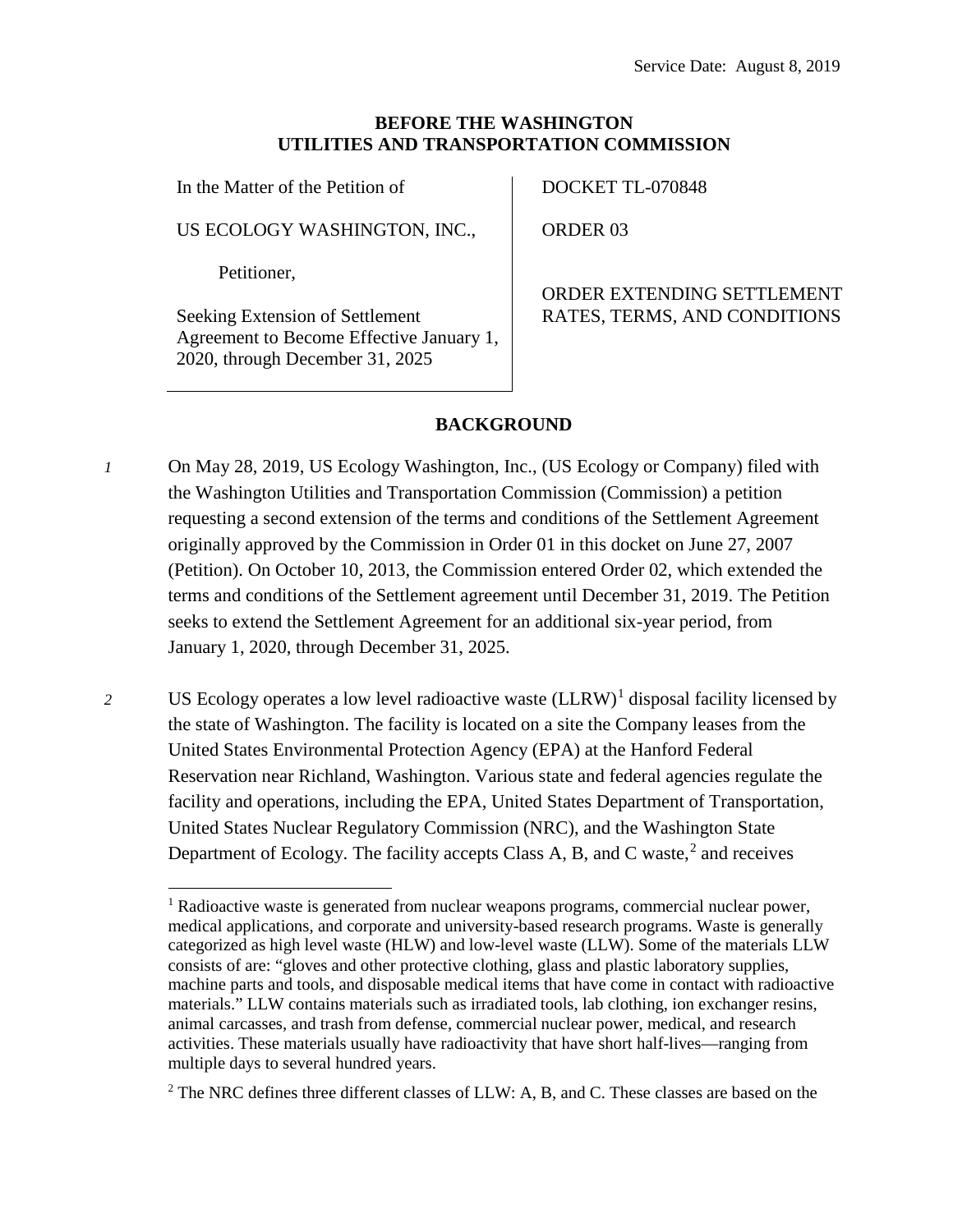waste from states in the Northwest Compact (Washington, Alaska, Hawaii, Idaho, Montana, Oregon, and Wyoming) and, by contract, from states in the Rocky Mountain Compact (Colorado, Nevada, and New Mexico).

- *3* The Commission first approved a settlement agreement that set rates for US Ecology's LLRW disposal services in 1995. That settlement agreement was in effect for six years and defined the rate setting methodology, revenue requirement, rate design, rate adjustment mechanism (including deferrals, annual revenue adjustment using an index, and annual true-ups), and how to treat  $NORM/NARM<sup>3</sup>$  $NORM/NARM<sup>3</sup>$  $NORM/NARM<sup>3</sup>$  revenue. The settlement agreement also prohibited, except under specified circumstances, US Ecology from filing a general rate case during the settlement agreement period.
- *4* The Commission accepted a second settlement agreement in 2001, with the same terms and conditions as the first settlement agreement, for setting rates in 2002 through 2007. In Order 01, Order Accepting Settlement Agreement and Approving Rates (Order 01) in this docket, the Commission accepted a third settlement agreement, dated April 30, 2007 (2007 Settlement Agreement), with the same terms and conditions as the first settlement agreement, for setting rates in 2008 through 2013. On October 10, 2013, the Commission entered Order 02, which extended the 2007 Settlement Agreement through December 31, 2019.
- *5* US Ecology now asks the Commission to extend the 2007 Settlement Agreement for an additional six years, from January 1, 2020, to December 31, 2025. The proposed extension would continue the terms and conditions that have been in effect since 1996 for an additional six years with one modification. The Company requests to modify paragraph 1(b) of the settlement agreement related to annual projections.
- *6* The proposed modification would allow the Company to create its own estimates for its generators. Under the current Settlement Agreement, the Company requests from its customers their projections for the upcoming year, and US Ecology may prepare its own estimate only when a customer does not respond to its request.

Ξ waste's concentration, half-life, and types of radionuclides it contains. Class A consists of radionuclides with the shortest half-life and lowest concentrations. This class makes up 95 percent of LLW, and its radioactivity levels return to background levels within 100 years. Classes B and C contain greater concentrations of radionuclides with longer half-lives, fading to background levels in less than 500 years. They must meet stricter disposal requirements than Class A waste.

<span id="page-1-0"></span><sup>&</sup>lt;sup>3</sup> "NORM" means naturally occurring radioactive material, while "NARM" means naturally occurring and accelerator-produced radioactive material.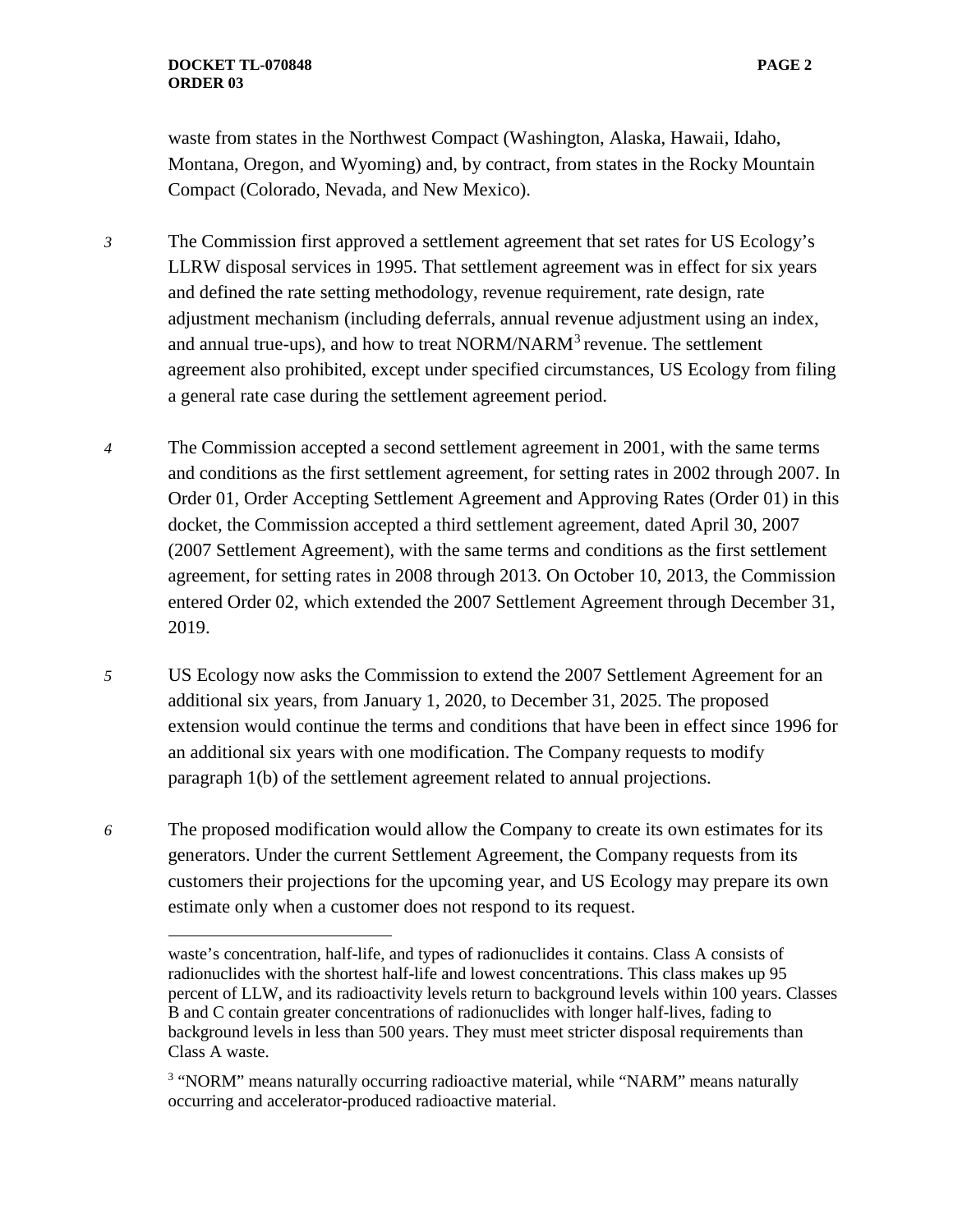- *7* The Company states that the modification will address recent revenue shortfalls caused by several of its generators over-estimating their use of the facility. These revenue shortfalls result in higher rates for customers in the subsequent year. The Company believes it will be able to utilize its historical data and expertise to analyze, and when necessary, to modify estimates provided by its generators. The Company was granted a one-time waiver allowing it to use this approach in Docket TL-180974, which set the preliminary rates for 2019. The Company indicated that it would seek to have this modification made permanent when it filed for its next extension. Accordingly, if granted, the Settlement Agreement would be modified to allow this approach to be used for the next 6-year period, through December 31, 2025.
- *8* In support of its Petition, US Ecology states that all interested parties either support or do not oppose extending and modifying the 2007 Settlement Agreement, as follows:

US Ecology has been in contact with all major generators or their representatives and has received no objection to the extension of the six year plan. In fact, many of the major generators have either indicated that they agree with extending the existing agreement or that they have no opinion one way or another. See the signature pages attached as Exhibit 2. A strong majority of the generators agree that the existing agreement (as amended) should be extended. Generators representing approximately thirty-five percent of total revenues had no opinion. This means that approximately ninety percent of the generators either agree with or do not oppose extension of the existing agreement. Not a single generator expressed opposition to the extension.<sup>[4](#page-2-0)</sup>

*9* US Ecology represents that it solicited generator comments regarding the proposed extension and modification of the 2007 Settlement Agreement, the results of which are shown in the table below.

| <b>Supports Petition</b> | <b>Neutral on Petition</b> | <b>No Response</b>  |
|--------------------------|----------------------------|---------------------|
|                          | Pearl Harbor Naval         | Qal-Tek Associates, |
| <b>Energy Northwest</b>  | Shipyard & IMF             | <b>LLC</b>          |
| (Major Generator)5       | (Major Generator)          | (Major Generator)   |
|                          | <b>Puget Sound Naval</b>   |                     |
| Framatome, Inc.          | Shipyeard & IMF            | EMC.                |
| (Major Generator)        | (Major Generator)          | (Major Generator)   |

<span id="page-2-0"></span>Ĩ <sup>4</sup> See Petition  $\P$  3.

<span id="page-2-1"></span><sup>5</sup> Major Generators ship waste directly to US Ecology.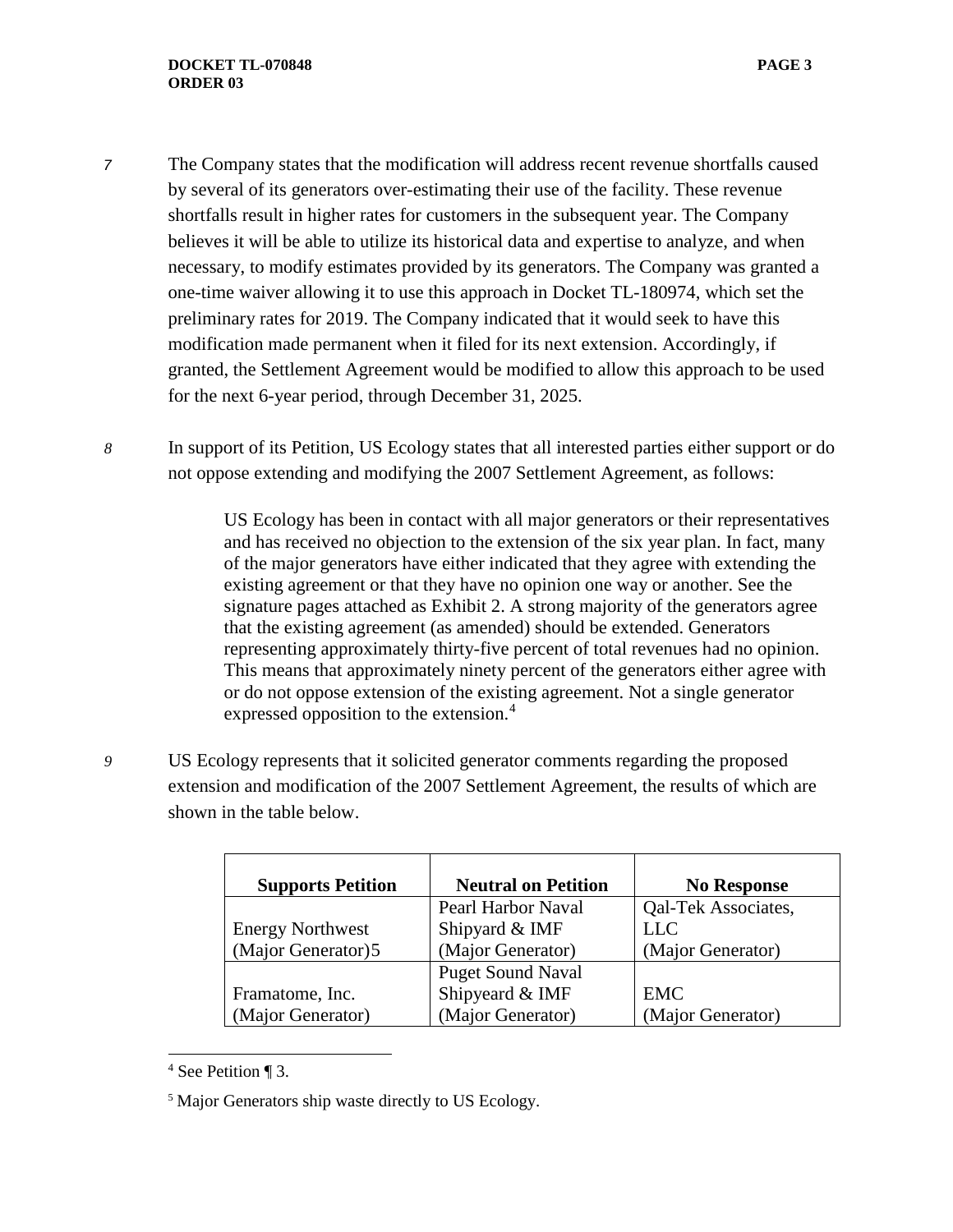|                         | Perma-Fix Northwest, |                          |
|-------------------------|----------------------|--------------------------|
| PCC Structurals, Inc.   | Inc.                 | <b>RAD Solutions LLC</b> |
| (Other Generator)       | (Major Generator)    | (Major Generator)        |
|                         | Environmental        |                          |
| University of           | Management $&$       |                          |
| Washington              | Controls, Inc.       |                          |
| (Other Generator)       | (Broker Client)      |                          |
| <b>Washington State</b> |                      |                          |
| University              |                      |                          |
| (Other Generator)       |                      |                          |

No generator responded that it "Disagrees with extending the existing agreement."[6](#page-3-0)

- *10* Commission staff (Staff) reviewed the proposed extension of the 2007 Settlement Agreement and concludes that the proposed extension, including the proposed modification, is reasonable. The Company's revenue requirement for 2014 through 2019, as adjusted by the inflation index set forth in the 2007 Settlement Agreement, has increased 8.9 percent, an average annual increase of 1.5 percent, and thus Staff is satisfied that continuation of the existing rate-setting methodology would result in reasonable rates.
- *11* With regard to the proposed modification, the Company's assertion that inflated customer estimates have caused under-recovery of its revenue requirement in recent years appears to be valid. The Company reported about \$445,000 in under-recovered revenue in 2016, about \$1.9 million in under-recovered revenue in 2017, and about \$1.7 million in underrecovered revenue in 2018. Because rates are set using these estimates and the annual revenue requirement is fixed and adjusted annually based on an inflation measure, these years of under-recovery are directly related to estimates provided by generators. Accordingly, Staff believes the proposed modification is reasonable.

### **DISCUSSION**

*12* The 2007 Settlement Agreement is an agreement between US Ecology and several other parties. The Commission approved the agreement and adopted its terms, but the Commission cannot unilaterally amend the agreement itself. Only the signatories to the agreement can take such action, and no amendment signed by all parties to the 2007 Settlement Agreement is before us. Thus, we cannot grant the relief US Ecology seeks in the form the Company requests in its Petition.

<span id="page-3-0"></span>ł <sup>6</sup> *See* Petition*,* Exhibit 2.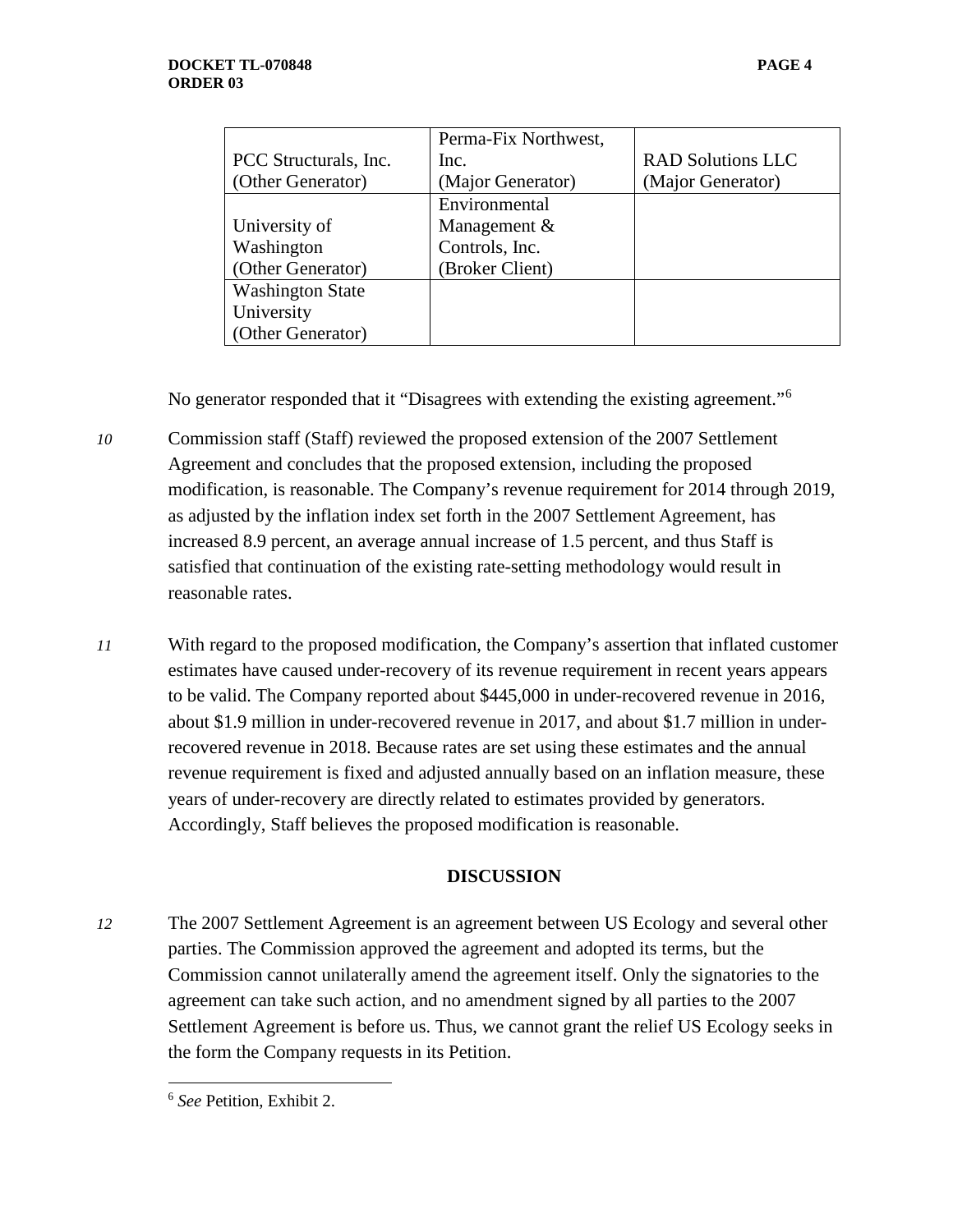*13* Our rules, however, authorize the Commission to "liberally construe pleadings and motions with a view to effect justice among the parties."<sup>[7](#page-4-0)</sup> US Ecology effectively requests that we extend the time during which the rates, terms, and conditions in the 2007 Settlement Agreement will continue to be effective. We construe the pleading accordingly. We also accept the Company's documentation and representation that the other parties to that agreement support or do not oppose such an extension. Nor has the Commission received comments from any other interested person opposed to the Petition. We therefore extend the rates, terms, and conditions in the 2007 Settlement Agreement until December 31, 2025, with the following modification to paragraph 1(b) of the 2007 Settlement Agreement.

> (b) Annual Projections. Rates shall be determined each January on the basis of projections developed by the Company's customers, according to the following procedure. On or about October 15 of each year, the Company shall submit a written request to each of its customers for estimates of LLRW by volume (in cubic feet), numbers of containers and shipments, and average dose rate per container (in millirems per hour) to be disposed by such customers at the site during the following calendar year. For those customers not responding to the request for estimtes, [T]he Company shall prepare its own estimate of the LLRW that the customers can be expected to deliver to the site during such calendar year [based on the customer estimates as adjusted by the Company using historical data where necessary]. On the basis of the estimates prepared by the Company and its customers, the Company shall calculate total projected LLRW for the calendar year. Estimates of volumes which meet the requirements of RCW 81.108.020(3) as "extraordinary" shall be included in the calculation weighted at 51.5% of such volume estimates. Estimates of decommissioning waste volumes shall be included in the calculation weighted at 80% of such volume estimates; provided, however, that the quantities set forth in such estimates must satisfy the requirements of paragraph 2(c) below.

### **FINDINGS AND CONCLUSIONS**

*14* (1) US Ecology is a low-level radioactive waste disposal company and as such is a public service company subject to the jurisdiction of the Commission.

<span id="page-4-0"></span>*15* (2) US Ecology proposed a six-year extension to the 2007 Settlement Agreement through 2025 as well as a modification to paragraph 1(b) of the 2007 Settlement Agreement. No generators have opposed the proposed extension and

ł  $7$  WAC 480-07-395(4).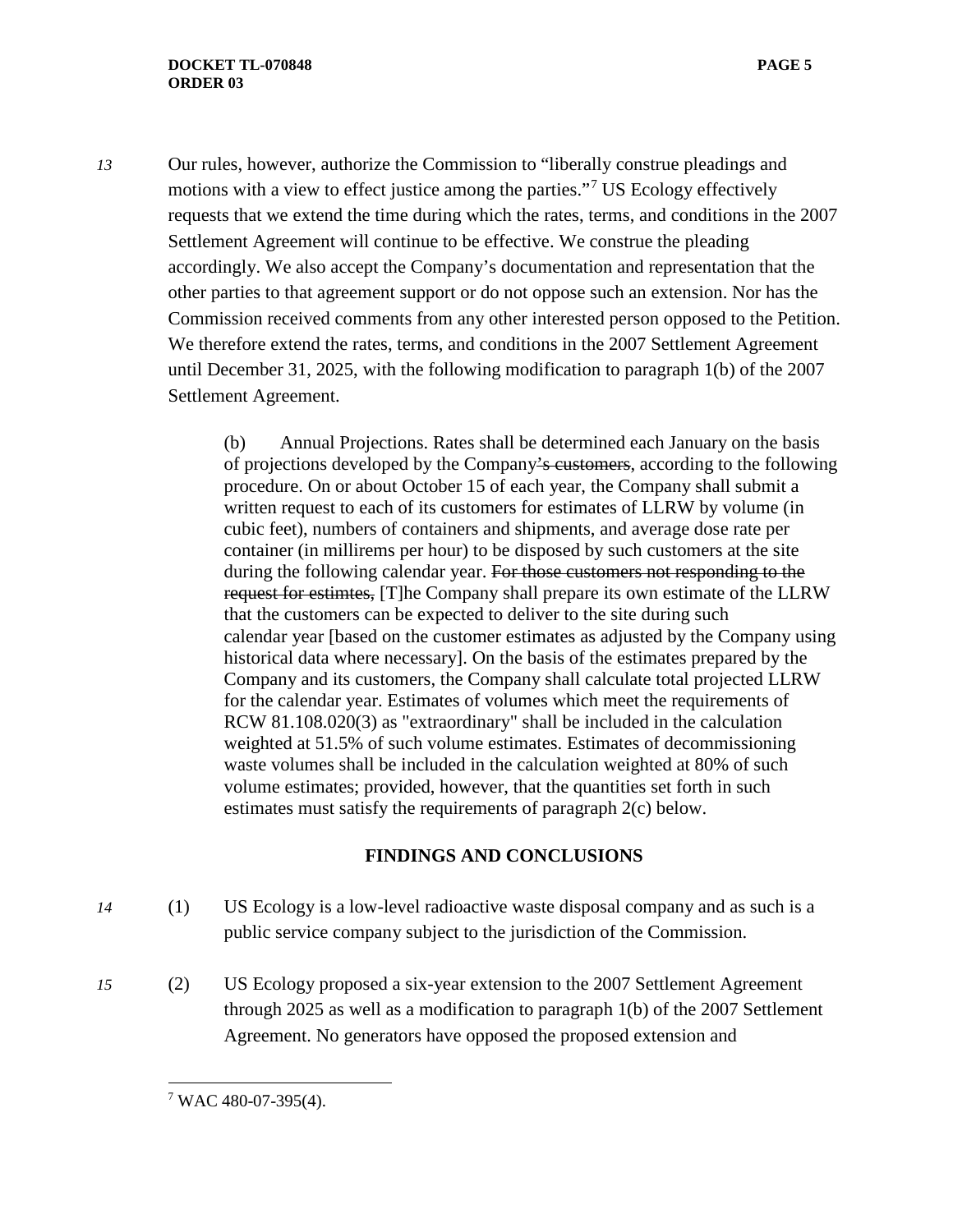modification. Aside from the proposed modification, the terms and conditions set forth in the 2007 Settlement Agreement are the same as two previous settlement agreements, and have been in effect since 1996.

- *16* (3) This matter was brought before the Commission at its regularly scheduled meeting on August 8, 2019.
- *17* (4) The Commission has no authority to unilaterally extend an agreement between private parties, but the Commission is authorized to extend the effective date for the rates, terms, and conditions in the 2007 Settlement Agreement.
- *18* (5) Extension of the effective date for the rates, terms, and conditions in the 2007 Settlement Agreement, with the modifications the Company has proposed, is in the public interest and results in rates, terms, and conditions for US Ecology's low-level radioactive waste disposal services that are fair, just, reasonable, and sufficient.

#### **ORDER**

### **THE COMMISSION ORDERS:**

- *19* (1) The Commission extends effective date of the rates, terms, and conditions in US Ecology Washington, Inc.'s Settlement Agreement, dated April 30, 2007, attached to this Order as Appendix A, until December 31, 2025, with the following modifications:
	- a. Section 5, Moratorium on General Rate Case Filing, the moratorium date of January 1, 2020, is modified to December 31, 2025.
	- b. Section 9, Term, January 1, 2014, is modified to December 31, 2025.
	- c. Section 1(b), Rate Adjustment Mechanism, is modified to read:

"(b) Annual Projections. Rates shall be determined each January on the basis of projections developed by the Company, according to the following procedure. On or about October 15 of each year, the Company shall submit a written request to each of its customers for estimates of LLRW by volume (in cubic feet), numbers of containers and shipments, and average dose rate per container (in millirems per hour) to be disposed by such customers at the site during the following calendar year. The Company shall prepare its own estimate of the